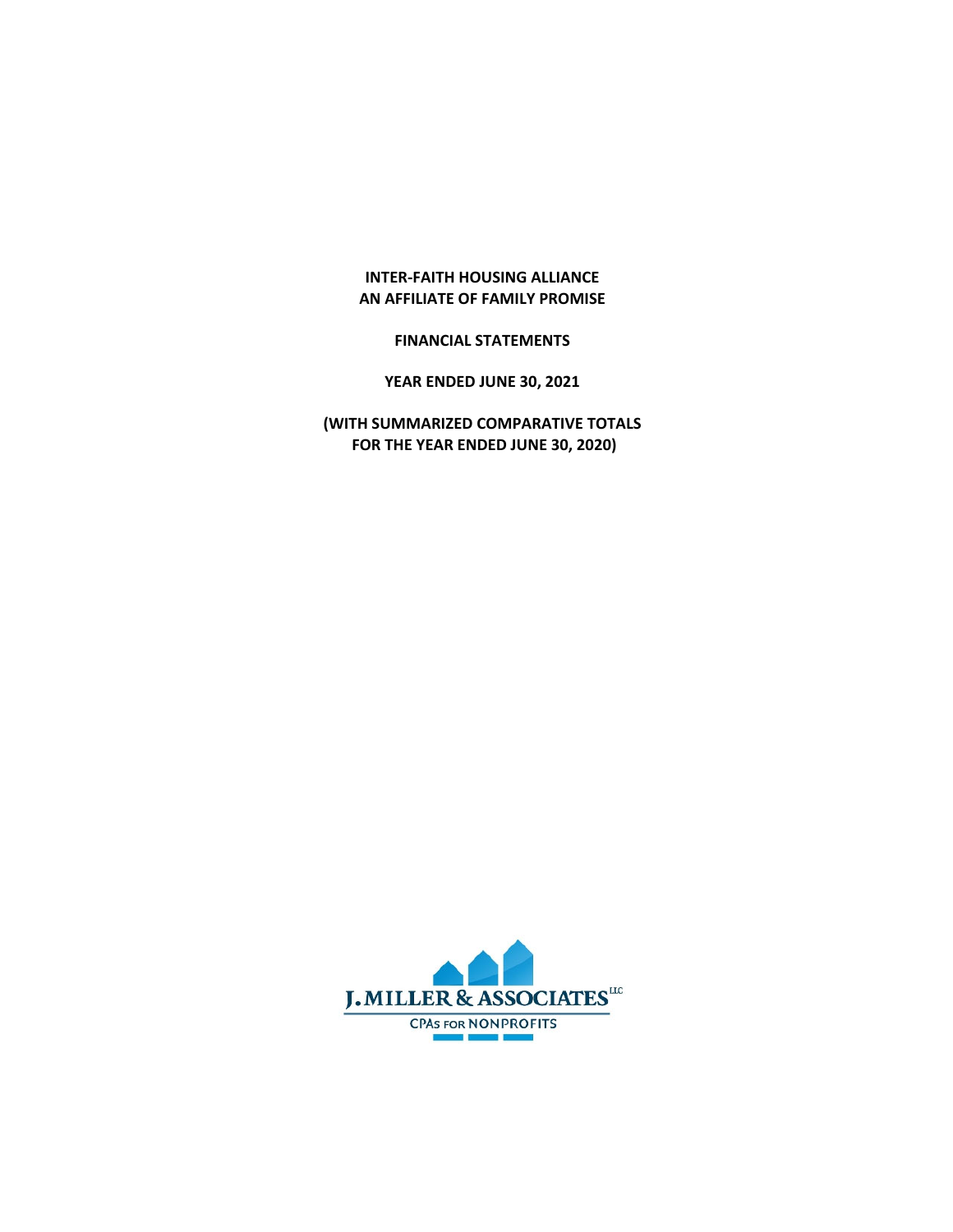## **INTER‐FAITH HOUSING ALLIANCE AN AFFILIATE OF FAMILY PROMISE TABLE OF CONTENTS YEAR ENDED JUNE 30, 2021 (WITH SUMMARIZED COMPARATIVE TOTALS FOR THE YEAR ENDED JUNE 30, 2020)**

**Page Page** 

| <b>INDEPENDENT AUDITOR'S REPORT</b>     |   |
|-----------------------------------------|---|
| <b>FINANCIAL STATEMENTS</b>             |   |
| <b>Statement of Financial Position</b>  | 3 |
| <b>Statement of Activities</b>          | 4 |
| <b>Statement of Functional Expenses</b> | 5 |
| <b>Statement of Cash Flows</b>          | 6 |
| Notes to Financial Statements           |   |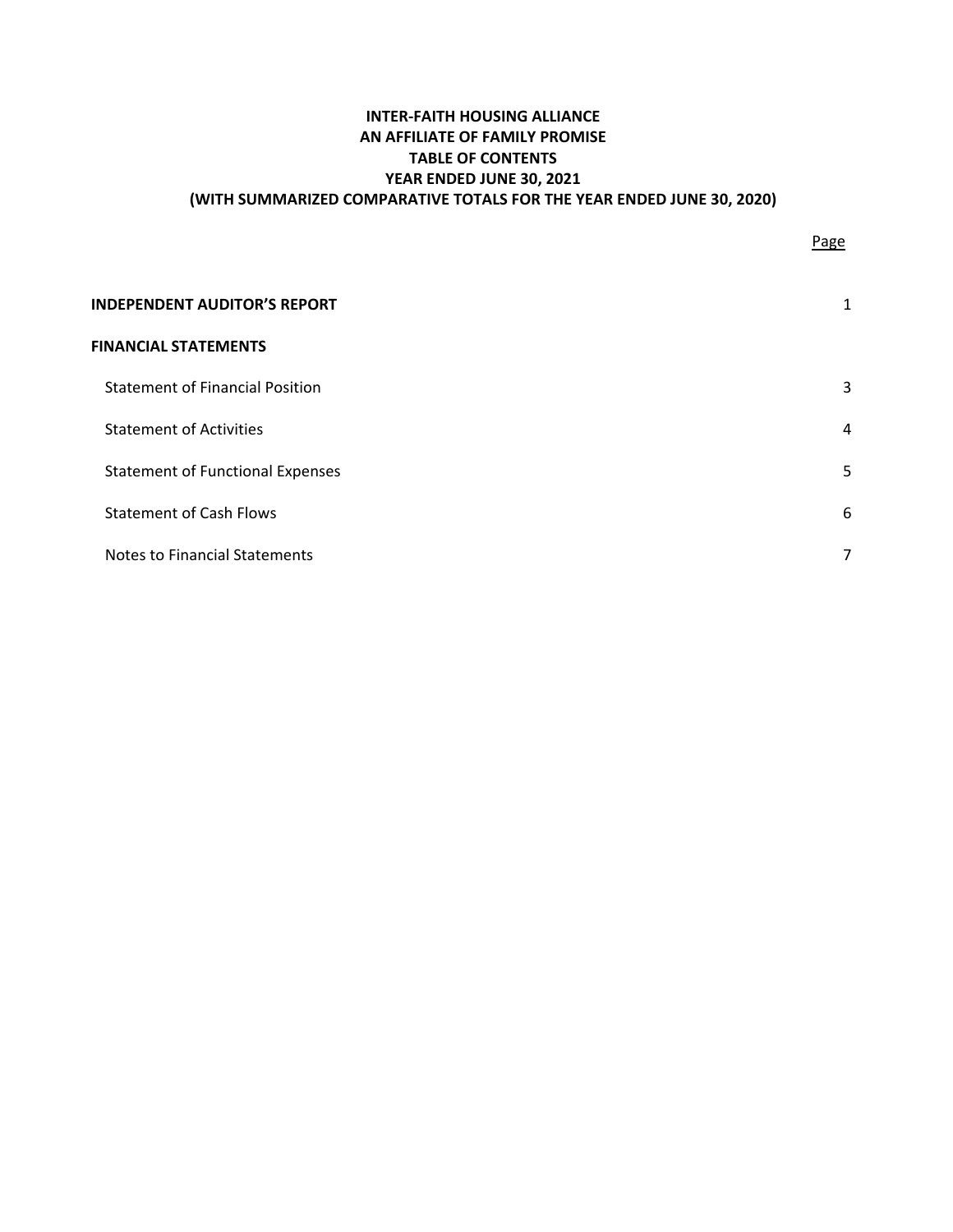

### **INDEPENDENT AUDITOR'S REPORT**

Board of Directors Inter‐Faith Housing Alliance an affiliate of Family Promise Ambler, Pennsylvania

### **Report on the Financial Statements**

We have audited the accompanying financial statements of Inter-Faith Housing Alliance, an affiliate of Family Promise, (a nonprofit organization), which comprise the statement of financial position as of June 30, 2021 and the related statements of activities, cash flows, and functional expenses for the year then ended, and the related notes to the financial statements.

### *Management's Responsibility for the Financial Statements*

Management is responsible for the preparation and fair presentation of these financial statements in accordance with accounting principles generally accepted in the United States of America; this includes the design, implementation, and maintenance of internal control relevant to the preparation and fair presentation of financial statements that are free from material misstatement, whether due to fraud or error.

### *Auditor's Responsibility*

Our responsibility is to express an opinion on these financial statements based on our audit. We conducted our audit in accordance with auditing standards generally accepted in the United States of America. Those standards require that we plan and perform the audit to obtain reasonable assurance about whether the financial statements are free from material misstatement.

An audit involves performing procedures to obtain audit evidence about the amounts and disclosures in the financial statements. The procedures selected depend on the auditor's judgment, including the assessment of the risks of material misstatement of the financial statements, whether due to fraud or error. In making those risk assessments, the auditor considers internal control relevant to the entity's preparation and fair presentation of the financial statements in order to design audit procedures that are appropriate in the circumstances, but not for the purpose of expressing an opinion on the effectiveness of the entity's internal control. Accordingly, we express no such opinion. An audit also includes evaluating the appropriateness of accounting policies used and the reasonableness of significant accounting estimates made by management, as well as evaluating the overall presentation of the financial statements.

We believe that the audit evidence we have obtained is sufficient and appropriate to provide a basis for our audit opinion.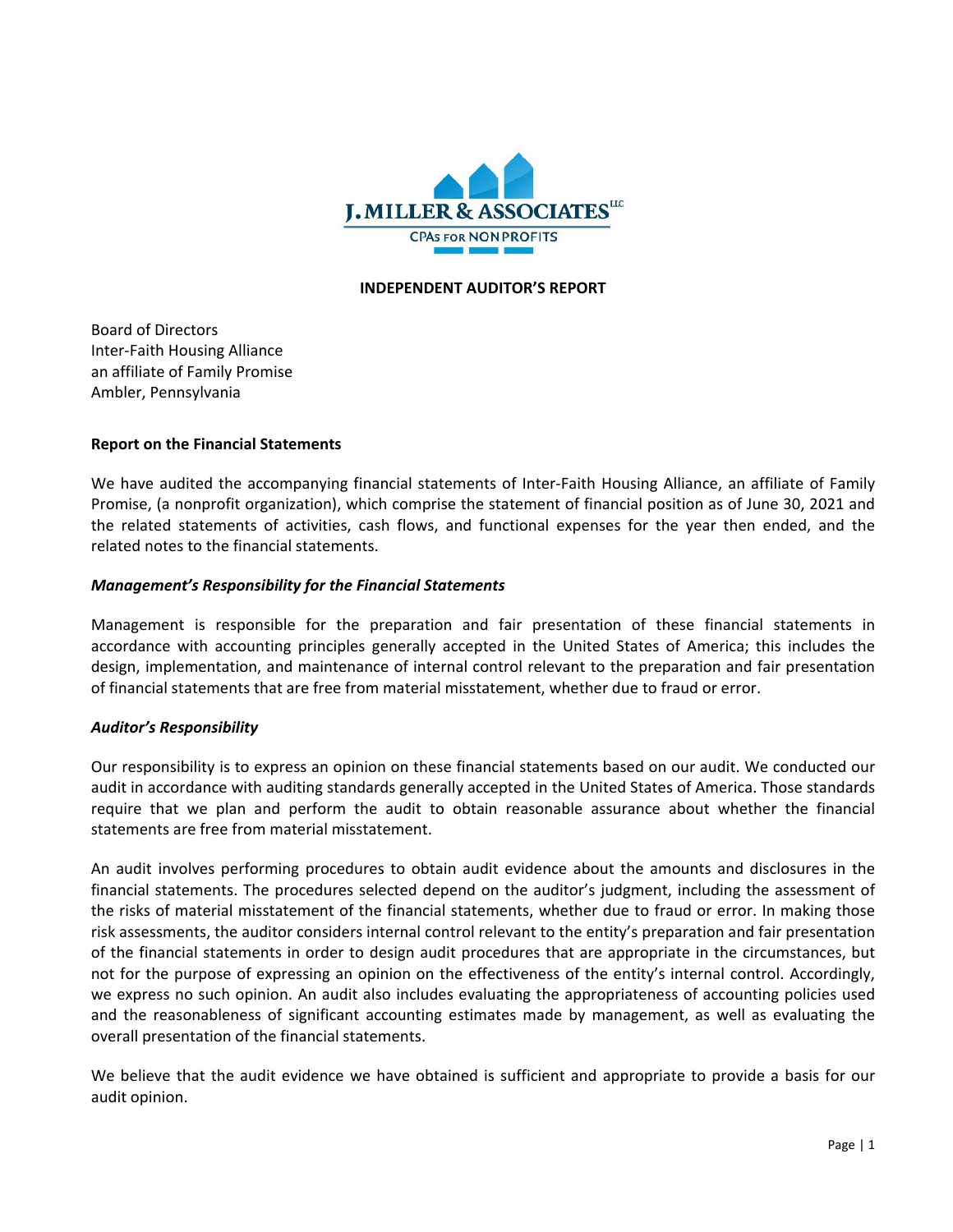Board of Directors Inter‐Faith Housing Alliance an affiliate of Family Promise

### *Opinion*

In our opinion, the financial statements referred to above present fairly, in all material respects, the financial position of Inter‐Faith Housing Alliance, an affiliate of Family Promise, as of June 30, 2021, and the changes in its net assets and its cash flows for the year then ended in accordance with accounting principles generally accepted in the United States of America.

### **Report on Summarized Comparative Information**

We have previously audited Inter-Faith Housing Alliance, an affiliate of Family Promise's, 2020 financial statements, and we expressed an unmodified audit opinion on those audited financial statements in our report dated October 13, 2020. In our opinion, the summarized comparative information presented herein as of and for the year ended June 30, 2020, is consistent, in all material respects, with the audited financial statements from which it has been derived.

*J. Miller & Associates, LLC*  **J. MILLER & ASSOCIATES, LLC**

Philadelphia, Pennsylvania September 30, 2021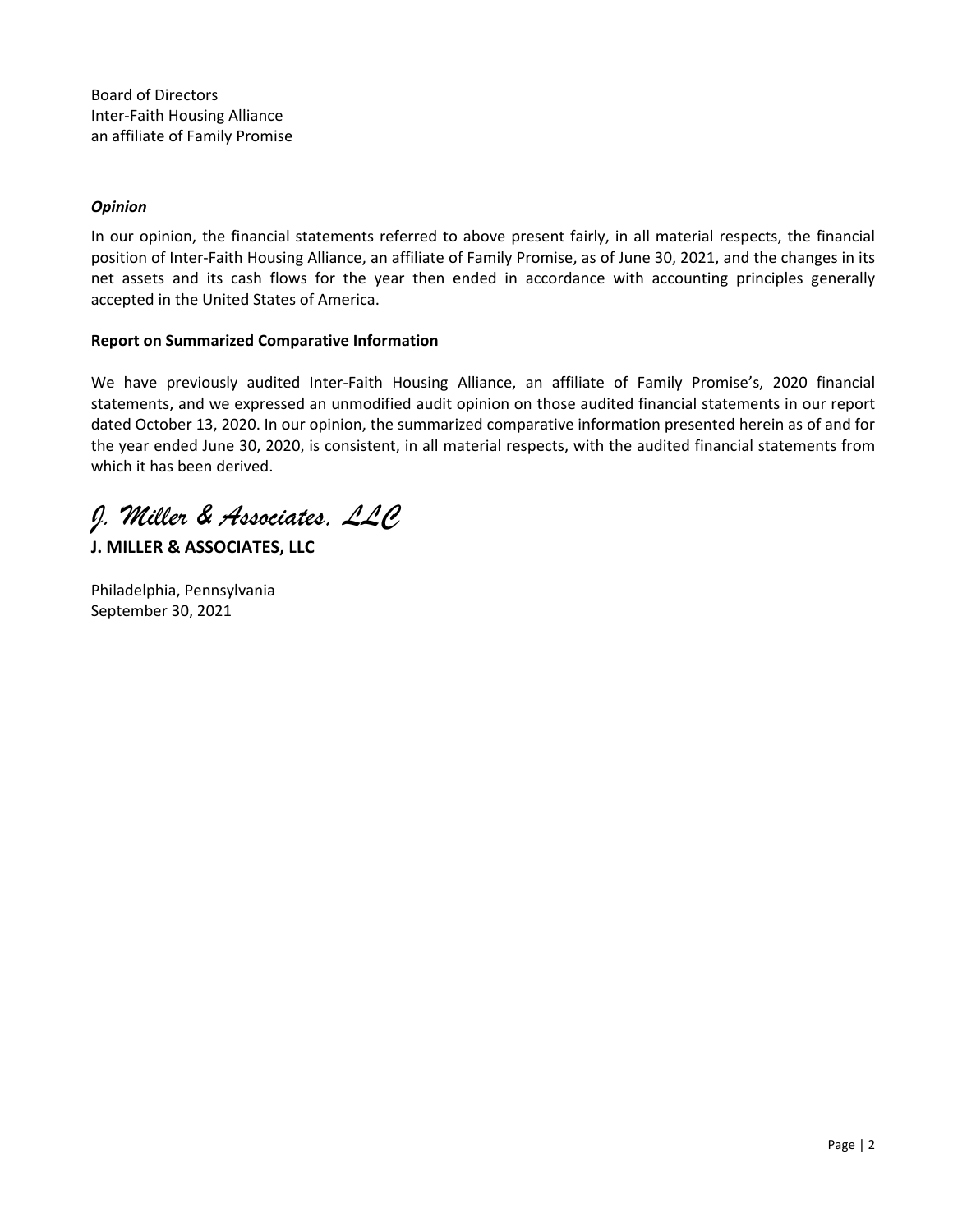## **INTER‐FAITH HOUSING ALLIANCE AN AFFILIATE OF FAMILY PROMISE STATEMENT OF FINANCIAL POSITION JUNE 30, 2021 (WITH SUMMARIZED COMPARATIVE TOTALS AS OF JUNE 30, 2020)**

|                                             |    | 2021      |    | 2020    |  |  |
|---------------------------------------------|----|-----------|----|---------|--|--|
| <b>ASSETS</b>                               |    |           |    |         |  |  |
| Cash and cash equivalents                   | \$ | 777,539   | \$ | 496,769 |  |  |
| Grants and contributions receivable         |    | 86,501    |    | 69,457  |  |  |
| Prepaid expenses                            |    | 6,841     |    | 1,250   |  |  |
| Tenant escrow                               |    | 52,922    |    | 20,962  |  |  |
| Property and equipment, net                 |    | 470,602   |    | 388,484 |  |  |
| <b>TOTAL ASSETS</b>                         | \$ | 1,394,405 | \$ | 976,922 |  |  |
| <b>LIABILITIES AND NET ASSETS</b>           |    |           |    |         |  |  |
| <b>LIABILITIES</b>                          |    |           |    |         |  |  |
| Accounts payable                            | \$ | 29,066    | \$ | 7,791   |  |  |
| Tenant escrow                               |    | 52,122    |    | 22,462  |  |  |
| Accrued payroll                             |    | 9,838     |    | 7,532   |  |  |
| Accrued expenses                            |    |           |    | 2,475   |  |  |
| Unearned rent                               |    | 3,550     |    |         |  |  |
| Loan payable                                |    | 1,755     |    | 59,741  |  |  |
| <b>TOTAL LIABILITIES</b>                    |    | 96,331    |    | 100,001 |  |  |
| <b>NET ASSETS</b>                           |    |           |    |         |  |  |
| Without donor restrictions                  |    |           |    |         |  |  |
| Operating                                   |    | 851,057   |    | 516,964 |  |  |
| <b>Building preservation fund</b>           |    | 240,075   |    | 240,075 |  |  |
| Program growth fund                         |    | 60,032    |    | 60,032  |  |  |
| Total net assets without donor restrictions |    | 1,151,164 |    | 817,071 |  |  |
| With donor restrictions                     |    | 146,910   |    | 59,850  |  |  |
| <b>TOTAL NET ASSETS</b>                     |    | 1,298,074 |    | 876,921 |  |  |
| <b>TOTAL LIABILITIES AND NET ASSETS</b>     | \$ | 1,394,405 | \$ | 976,922 |  |  |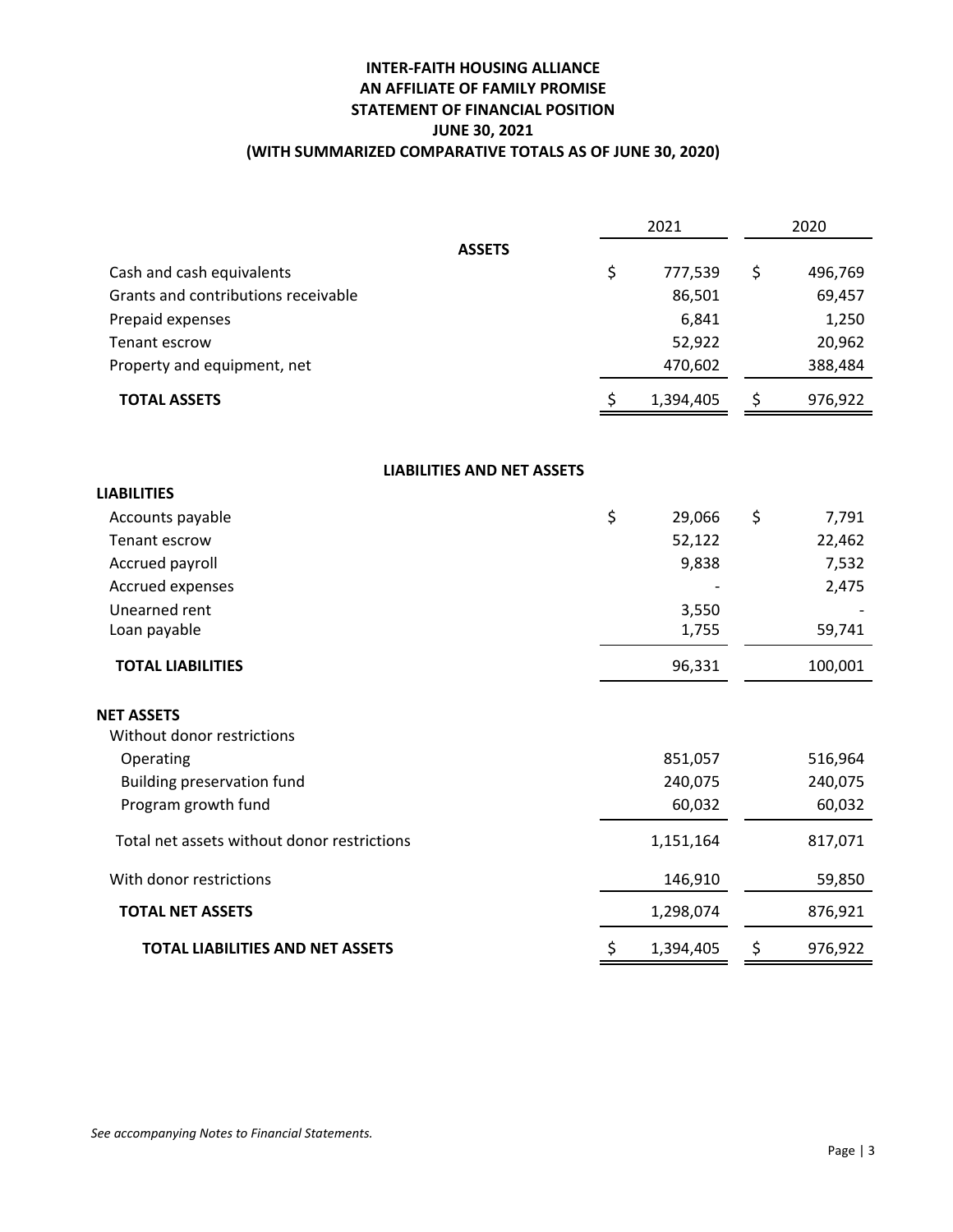## **INTER‐FAITH HOUSING ALLIANCE AN AFFILIATE OF FAMILY PROMISE STATEMENT OF ACTIVITIES YEAR ENDED JUNE 30, 2021 (WITH SUMMARIZED COMPARATIVE TOTALS FOR THE YEAR ENDED JUNE 30, 2020)**

|                                                 | <b>Without Donor</b><br>Restrictions | With Donor<br>Restrictions | 2021<br>Total  | 2020<br>Total |
|-------------------------------------------------|--------------------------------------|----------------------------|----------------|---------------|
| <b>REVENUE AND SUPPORT</b>                      |                                      |                            |                |               |
| Government grants                               | \$<br>129,488                        | \$<br>20,000               | \$<br>149,488  | 116,251<br>\$ |
| Contributions                                   | 373,697                              |                            | 373,697        | 333,580       |
| Foundation grants                               | 255,125                              | 212,389                    | 467,514        | 254,673       |
| Loan forgiveness                                | 53,400                               |                            | 53,400         |               |
| Rental income                                   | 62,703                               |                            | 62,703         | 59,887        |
| Interest income                                 | 271                                  |                            | 271            | 1,522         |
| Donated services, food, shelter, and other      | 473,373                              |                            | 473,373        | 491,216       |
| <b>Fundraising events</b>                       | 64,000                               |                            | 64,000         | 34,880        |
| Less costs of direct benefit to donors          | (14, 808)                            |                            | (14, 808)      |               |
| Miscellaneous income                            | 1,081                                |                            | 1,081          | 1,700         |
| Net assets released from donor restrictions     | 145,329                              | (145, 329)                 |                |               |
| <b>Total Revenue and Support</b>                | 1,543,659                            | 87,060                     | 1,630,719      | 1,293,709     |
| <b>EXPENSES</b>                                 |                                      |                            |                |               |
| Program                                         | 1,096,309                            |                            | 1,096,309      | 931,457       |
| Management and general                          | 57,959                               |                            | 57,959         | 52,480        |
| Fundraising                                     | 55,298                               |                            | 55,298         | 47,516        |
| <b>Total Expenses</b>                           | 1,209,566                            |                            | 1,209,566      | 1,031,453     |
| Change in Net Assets Without Donor Restrictions | 334,093                              | 87,060                     | 421,153        | 262,256       |
| Net Assets, Beginning of Year                   | 817,071                              | 59,850                     | 876,921        | 614,665       |
| Net Assets, End of Year                         | 1,151,164<br>S                       | 146,910<br>Ş               | 1,298,074<br>S | 876,921<br>\$ |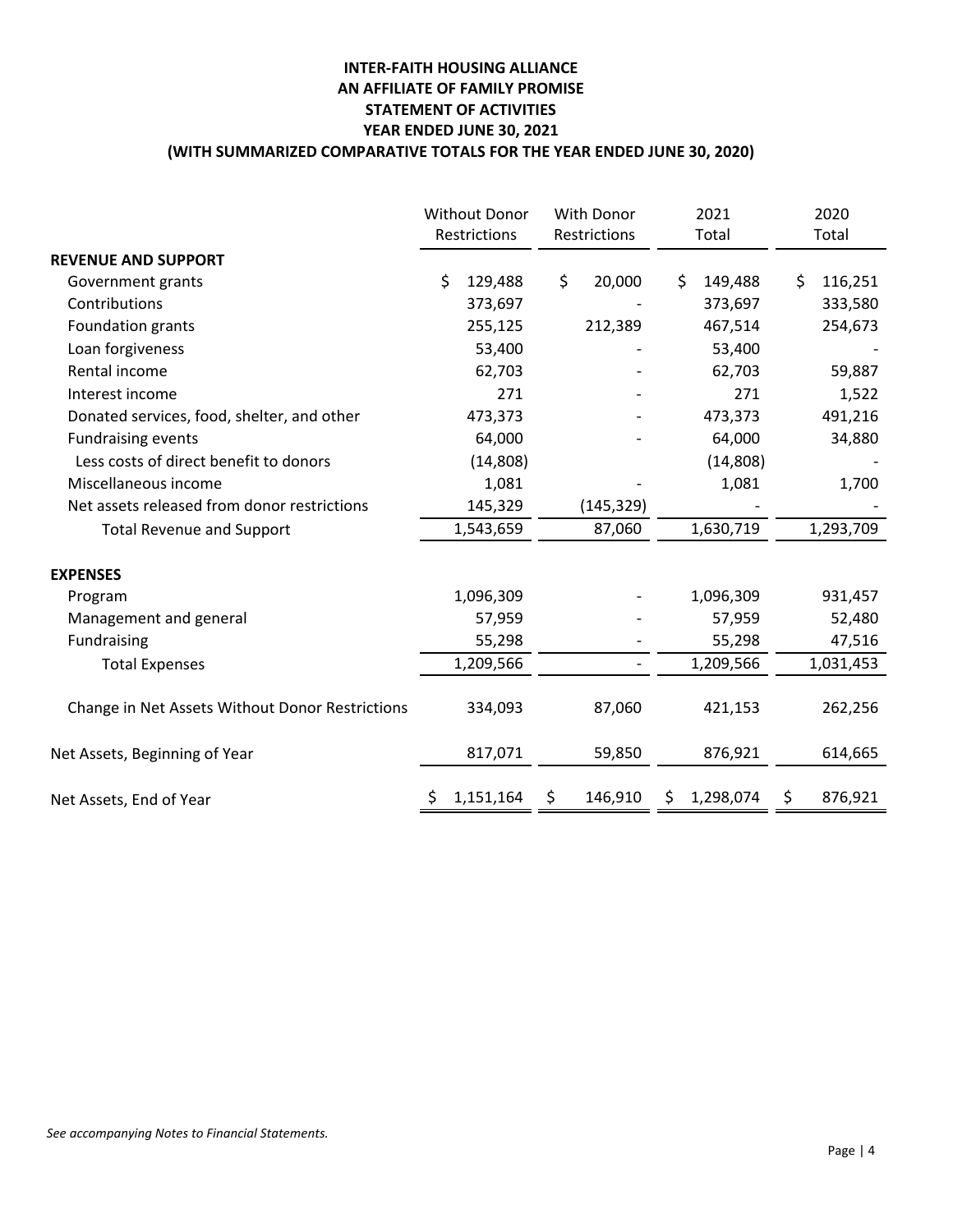## **INTER‐FAITH HOUSING ALLIANCE AN AFFILIATE OF FAMILY PROMISE STATEMENT OF FUNCTIONAL EXPENSES YEAR ENDED JUNE 30, 2021 (WITH SUMMARIZED COMPARATIVE TOTALS FOR THE YEAR ENDED JUNE 30, 2020)**

|                                  |                 |                                   |                                   | 2021            | 2020                               |
|----------------------------------|-----------------|-----------------------------------|-----------------------------------|-----------------|------------------------------------|
|                                  | Program         | Management                        |                                   | Total           | Total                              |
| Description                      | <b>Services</b> | and General                       | Fundraising                       | Expenses        | Expenses                           |
| <b>Salaries</b>                  | \$<br>267,841   | $\overline{\mathsf{S}}$<br>37,055 | $\overline{\mathsf{S}}$<br>21,363 | \$<br>326,259   | $\overline{\mathsf{S}}$<br>274,840 |
| Payroll taxes                    | 27,374          | 3,672                             | 2,337                             | 33,383          | 26,682                             |
| <b>Employee benefits</b>         | 6,715           | 901                               | 573                               | 8,189           | 5,374                              |
| Consultants                      | 3,270           |                                   | 18,084                            | 21,354          | 27,386                             |
| Direct program expense           | 187,568         |                                   |                                   | 187,568         | 48,477                             |
| Donated services, food, shelter, |                 |                                   |                                   |                 |                                    |
| and other                        | 464,480         |                                   |                                   | 464,480         | 489,520                            |
| Dues and subscriptions           | 3,523           |                                   |                                   | 3,523           | 2,950                              |
| Equipment rental                 | 1,241           | 232                               | 78                                | 1,551           | 1,953                              |
| <b>Fundraising expenses</b>      |                 |                                   | 7,213                             | 7,213           |                                    |
| Insurance                        | 18,977          | 1,009                             | 202                               | 20,188          | 19,064                             |
| Janitorial                       | 20,172          | 204                               |                                   | 20,376          | 6,760                              |
| Office supplies and expense      | 22,553          | 4,833                             | 4,833                             | 32,219          | 36,366                             |
| Professional development         | 267             | 89                                | 89                                | 445             | 788                                |
| Professional fees                |                 | 8,944                             |                                   | 8,944           | 9,793                              |
| Repairs and maintenance          | 27,957          |                                   |                                   | 27,957          | 29,609                             |
| Security                         | 3,457           |                                   |                                   | 3,457           | 11,965                             |
| Telephone                        | 6,157           | 826                               | 526                               | 7,509           | 7,549                              |
| Trash                            | 4,125           | 42                                |                                   | 4,167           | 4,432                              |
| <b>Utilities</b>                 | 15,068          | 152                               |                                   | 15,220          | 17,283                             |
| Depreciation                     | 15,564          |                                   |                                   | 15,564          | 10,662                             |
| Total                            | 1,096,309<br>\$ | \$<br>57,959                      | \$<br>55,298                      | 1,209,566<br>\$ | \$1,031,453                        |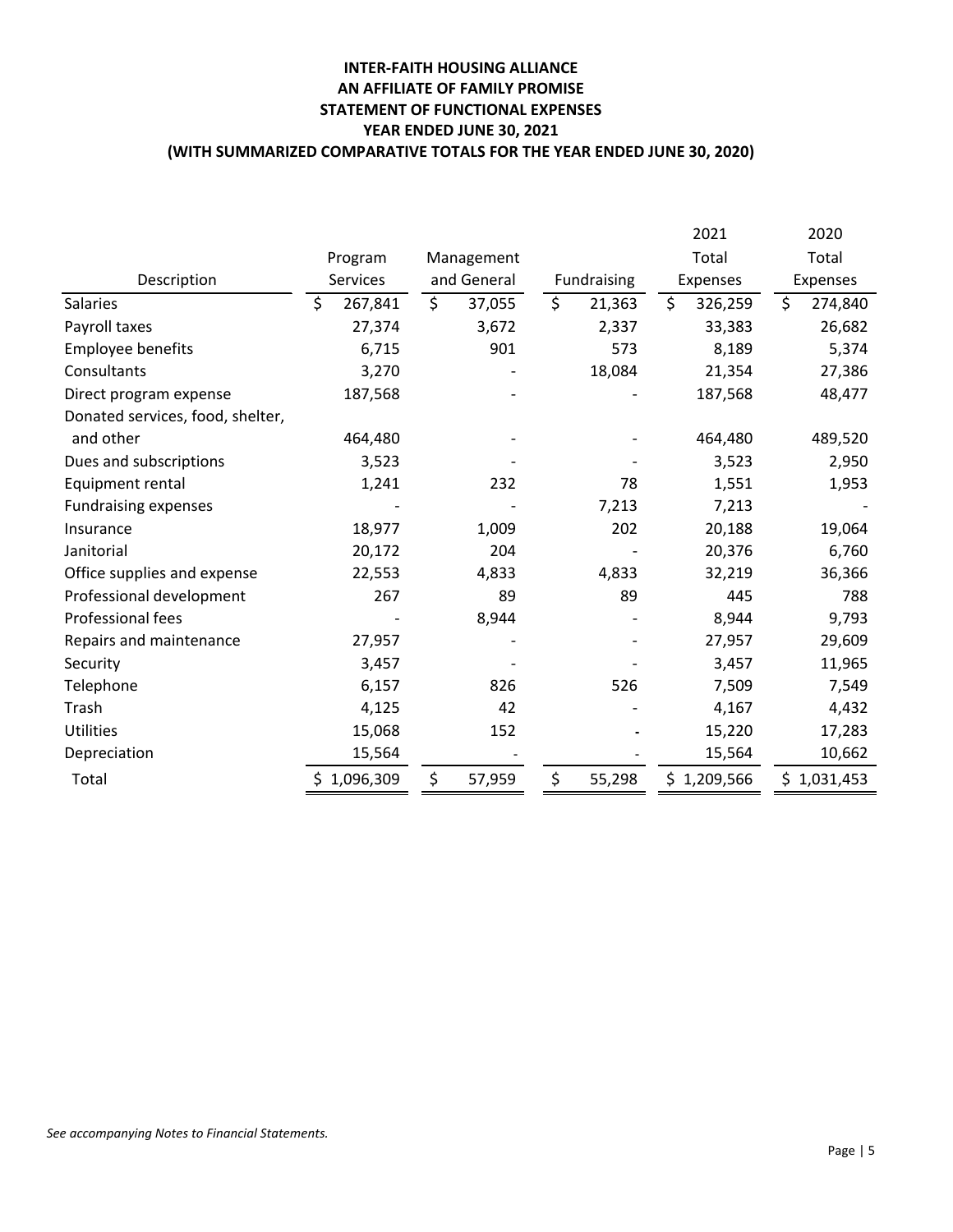## **INTER‐FAITH HOUSING ALLIANCE AN AFFILIATE OF FAMILY PROMISE STATEMENT OF CASH FLOWS YEAR ENDED JUNE 30, 2021**

# **(WITH SUMMARIZED COMPARATIVE TOTALS FOR THE YEAR ENDED JUNE 30, 2020)**

|                                                     | 2021 |           | 2020 |           |
|-----------------------------------------------------|------|-----------|------|-----------|
| <b>CASH FLOWS FROM OPERATING ACTIVITIES</b>         |      |           |      |           |
| Change in Net Assets                                | \$   | 421,153   | \$   | 262,256   |
| Adjustments to reconcile change in net assets       |      |           |      |           |
| to net cash provided by operating activities:       |      |           |      |           |
| Depreciation                                        |      | 15,564    |      | 10,662    |
| Loan forgiveness                                    |      | (53, 400) |      |           |
| Decrease (Increase) in Assets:                      |      |           |      |           |
| Grants and contributions receivable                 |      | (17, 044) |      | (34, 731) |
| Prepaid expenses                                    |      | (5, 591)  |      | 214       |
| Tenant escrow                                       |      | (31,960)  |      | (11,090)  |
| Increase (Decrease) in liabilities:                 |      |           |      |           |
| Accounts payable                                    |      | 21,275    |      | 3,332     |
| Tenant escrow                                       |      | 29,660    |      | 12,590    |
| Accrued payroll                                     |      | 2,306     |      | 7,532     |
| Accrued expenses                                    |      | (2, 475)  |      | (838)     |
| Unearned rent                                       |      | 3,550     |      |           |
| Net cash provided by operating activities           |      | 383,038   |      | 249,927   |
| <b>CASH FLOWS FROM INVESTING ACTIVITIES</b>         |      |           |      |           |
| Purchase of property and equipment                  |      | (97, 682) |      | (59, 229) |
| Net cash used in investing activities               |      | (97, 682) |      | (59, 229) |
| <b>CASH FLOWS FROM FINANCING ACTIVITIES</b>         |      |           |      |           |
| Proceeds from loans payable                         |      |           |      | 53,400    |
| Payments on loan payable                            |      | (4,586)   |      | (5,647)   |
| Net cash (used in) provided by investing activities |      | (4, 586)  |      | 47,753    |
| <b>NET INCREASE IN CASH</b>                         |      | 280,770   |      | 238,451   |
| Cash and cash equivalents - Beginning of Year       |      | 496,769   |      | 258,318   |
| CASH AND CASH EQUIVALENTS - END OF YEAR             | \$   | 777,539   | \$   | 496,769   |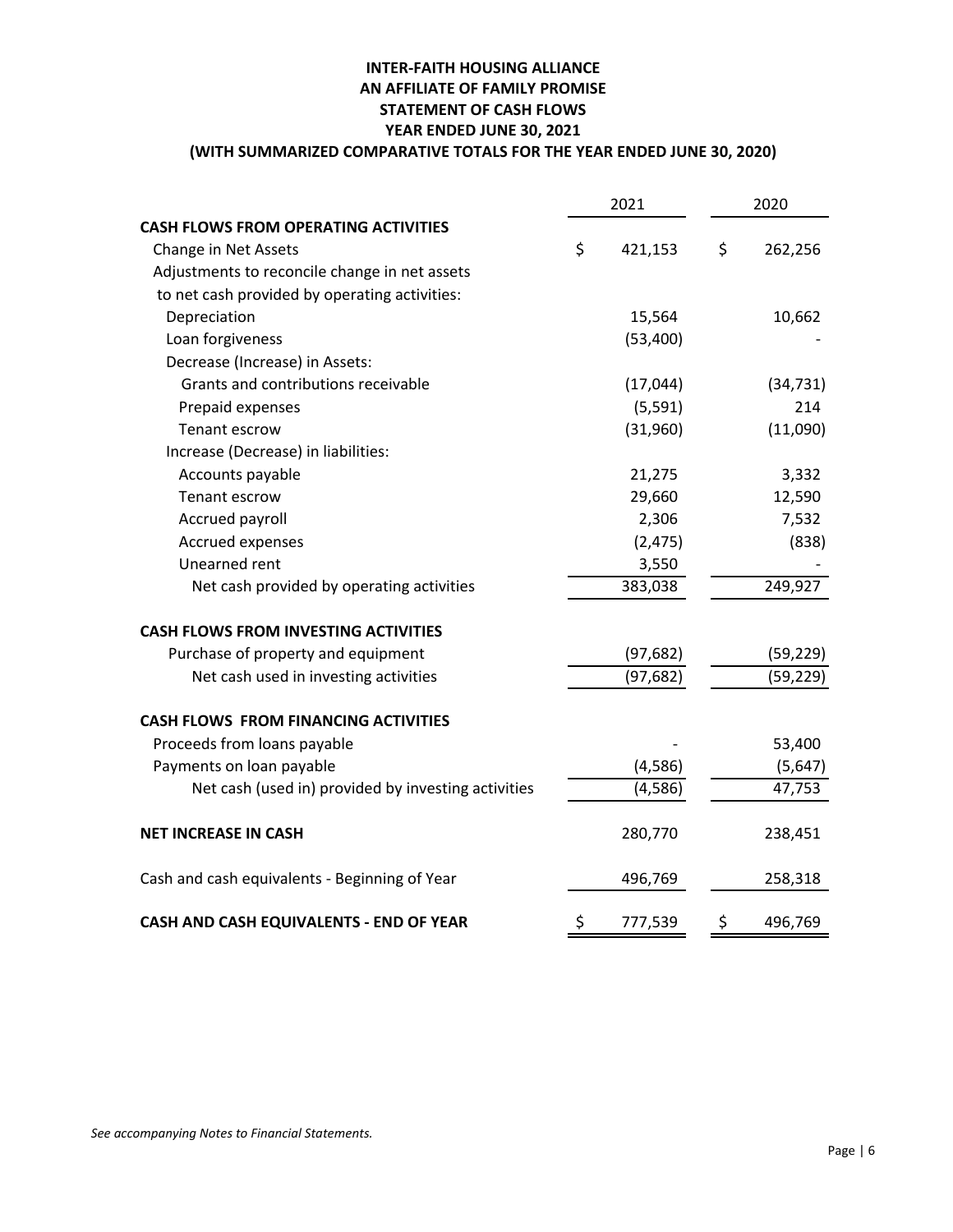#### **NOTE 1 ORGANIZATION**

Inter‐Faith Housing Alliance, an affiliate of Family Promise, ("Inter‐Faith") is a nonprofit corporation whose mission is to empower vulnerable Montgomery County families to achieve and maintain self-sufficiency through effective community-based programs that bridge homelessness and independence. Inter‐Faith is funded and supported by a variety of private grants and contributions, the faith community, and government grants. Inter‐Faith is in the process of changing its name to Family Promise Montco PA to reflect it's Family Promise affiliation, and subsequent financial statements will reflect the new name.

#### Network

The Inter‐Faith Hospitality Network provides shelter, food, crisis intervention, and case management for Montgomery County families with children who are experiencing homelessness. This program is provided in partnership with the faith community.

#### Hope Gardens

Hope Gardens is an eight-unit housing program that supports families with children in securing and maintaining permanent housing and access to benefits.

#### Hope Forest

Hope Forest is a two-unit housing program that supports families with children in securing and maintaining permanent housing and access to benefits, with lighter support.

#### Food Cupboard

The Inter‐Faith Food Cupboard located in Roslyn provides food to Montgomery County families experiencing food insecurity. The Cupboard is an integral component of the comprehensive support Inter‐Faith provides to advance our mission of helping vulnerable families re‐gain and maintain their stability.

### **NOTE 2 SUMMARY OF SIGNIFICANT ACCOUNTING POLICIES**

### **Recent Accounting Pronouncement Implemented**  *Contributions received*

Inter-Faith has adopted Accounting Standards Update ("ASU") No. 2018-08 Not-for-Profit Entities: Clarifying the Scope and the Accounting Guidance for Contributions Received and Contributions Made (Topic 958). This ASU clarifies and improves guidance for contributions received and contributions made and provides guidance to organizations on how to account for certain exchange transactions. This change is preferable in that it clarifies whether to account for transactions as contributions or as exchange transactions. In addition, it clarifies whether a contribution is conditional. As a result, it enhances comparability of financial information among nonprofit corporations. The change in accounting principle was adopted on a modified prospective basis in 2021. As a result, there was no cumulative‐effect adjustment to opening net assets without donor restrictions or opening net assets with donor restrictions as of July 1, 2020.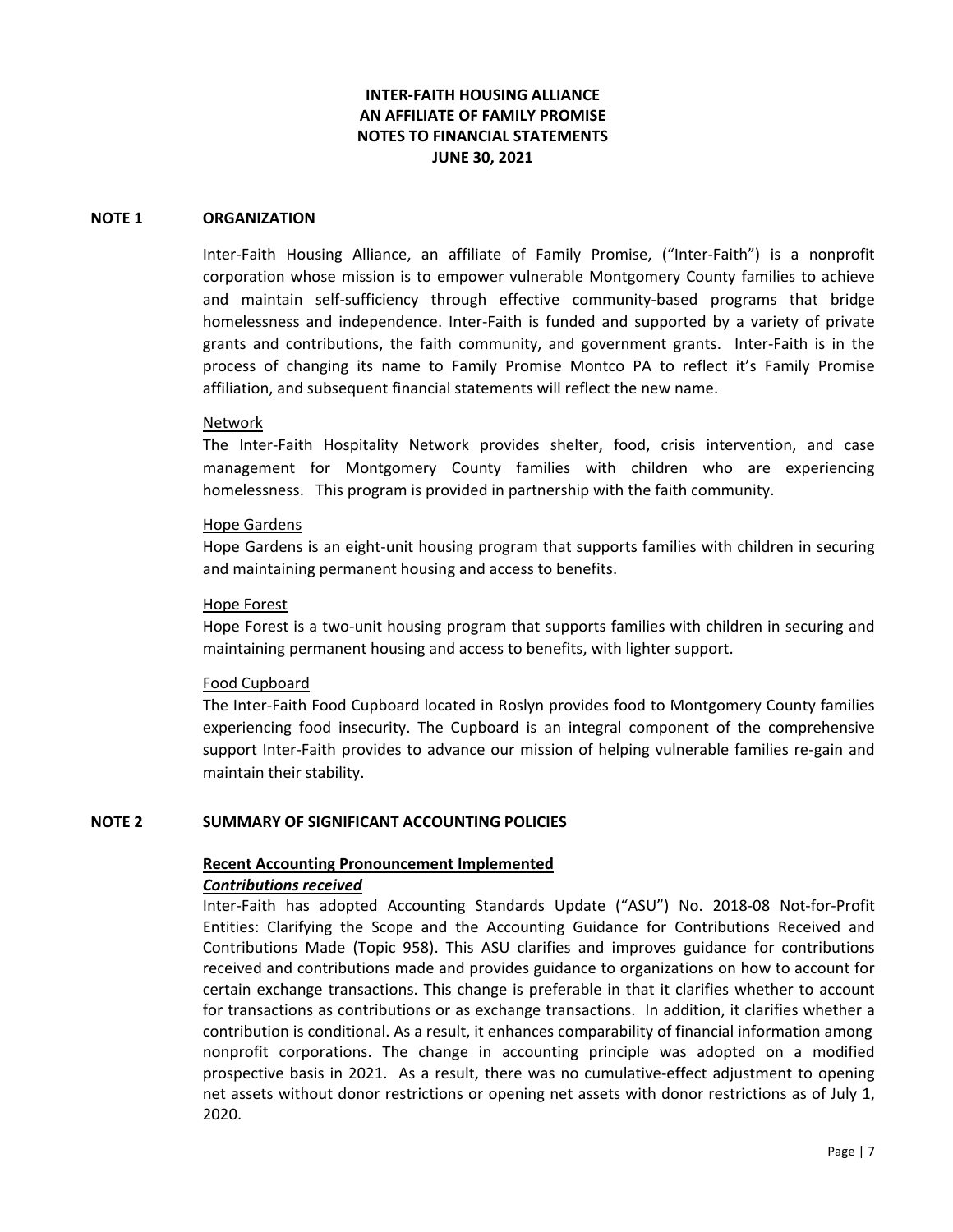### **NOTE 2 SUMMARY OF SIGNIFICANT ACCOUNTING POLICIES (CONTINUED)**

## **Recent Accounting Pronouncement Implemented**   *Revenue from Contracts with Customers*

 In May 2014, the Financial Accounting Standards Board ("FASB") issued ASU 2014‐09, "Revenue from Contracts with Customers (Topic 606)," which outlined a single comprehensive model to use for accounting for revenue arising from customers and superseded nearly all existing accounting principles generally accepted in the United States of America ("GAAP") revenue recognition guidance, including industry‐specific guidance. The core principle of the standard is that revenue is recognized when the transfer of goods or services to customers occurs in an amount that reflects the consideration to which Inter-Faith expects to be entitled in exchange for those good or services. Inter‐Faith adopted this standard effective July 1, 2020, and such adoption had no impact on Inter‐Faith's revenue recognition.

### **Basis of Accounting**

Inter‐Faith prepares its financial statements in accordance with GAAP which involves the application of the accrual basis of accounting; consequently, revenues and gains are recognized when earned and expenses and losses are recognized when incurred.

### **Financial Statement Presentation**

To ensure the observance of limitations and restrictions on the use of resources available to Inter‐Faith its net assets and revenues have been reported according to the following classifications:

 *Net Assets Without Donor Restrictions* – Net assets available for use in general operations and not subject to donor (or certain grantor) restrictions and may be used for any purpose in performing the primary objectives of Inter‐Faith. These net assets may be used at the discretion of Inter‐Faith's management and the board of directors and are considered net assets without donor restrictions.

*Net Assets With Donor Restrictions* – Net assets subject to donor (or certain grantor) imposed restrictions or law. Some donor‐imposed restrictions are temporary in nature, such as those that will be met by the passage of time or other events specified by the donor. These donor-imposed restrictions are released when a restriction expires, that is, when the stipulated time has elapsed, when the stipulated purpose for which the resource was restricted has been fulfilled, or both. Other donor‐imposed restrictions are perpetual in nature, where the donor stipulates those resources be maintained in perpetuity.

### **Use of Estimates**

The preparation of financial statements in conformity with GAAP, requires management to make estimates and assumptions that affect certain reported amounts of assets and liabilities and disclosures of contingent assets and liabilities at the date of the financial statements, and reported amounts of revenues and expenses during the reporting period. Actual results could differ from those estimates.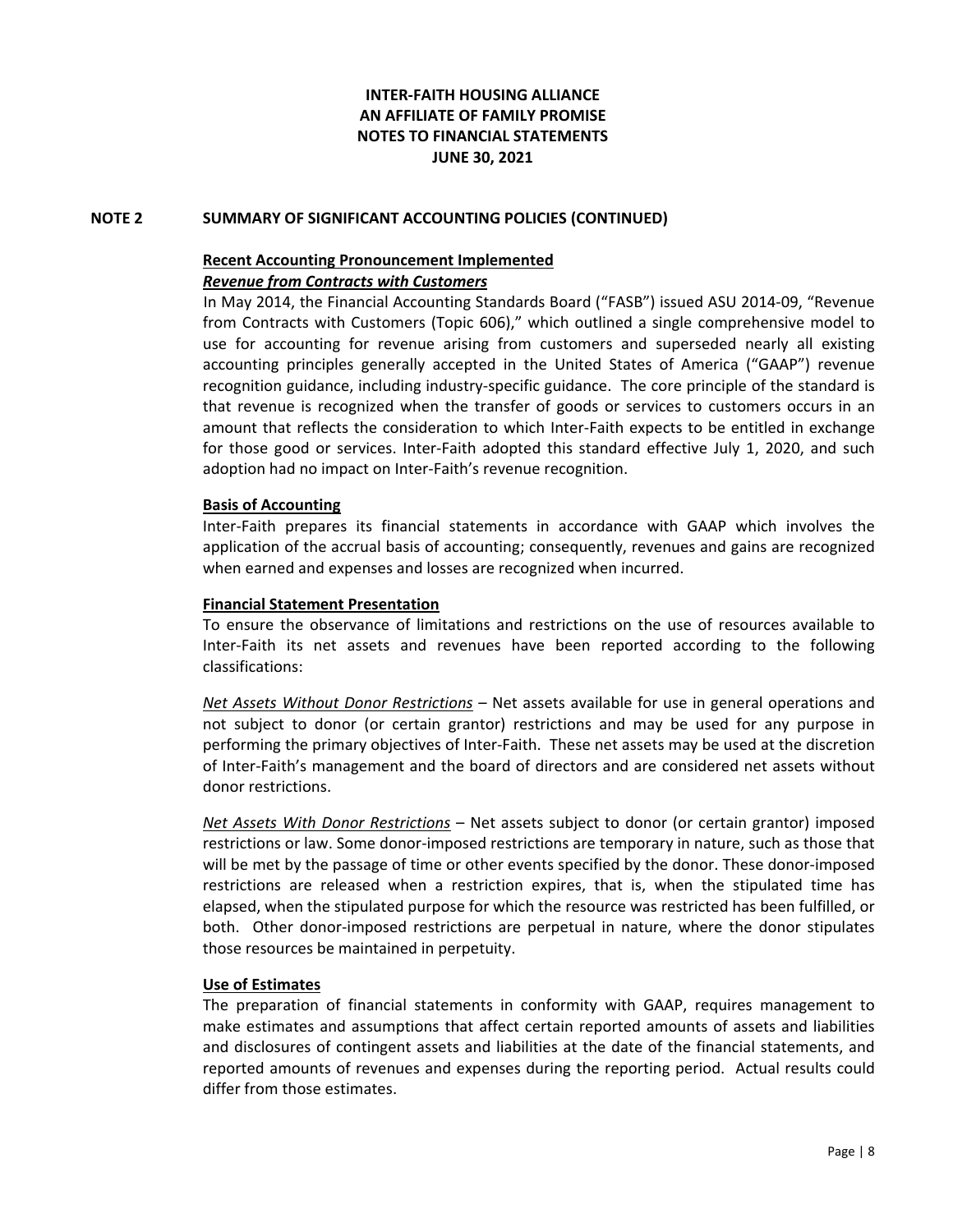### **NOTE 2 SUMMARY OF SIGNIFICANT ACCOUNTING POLICIES (CONTINUED)**

### **Summarized Comparative Information**

 The summarized comparative information presents amounts in total but not by net asset class. Such information does not include sufficient detail to constitute a presentation in conformity with GAAP. Accordingly, such information should be read in conjunction with Inter-Faith's financial statements for the year ended June 30, 2020 from which the summarized information was derived.

### **Grants and Contributions Receivable**

Grants and contributions receivable are stated at the amount management expects to collect from outstanding balances. It is Inter‐Faith's policy to charge off uncollectible grants and contributions receivable when management determines that the grants and contributions receivable will not be collectible. As of June 30, 2021, management has determined that no allowance for doubtful accounts is necessary.

### **Cash and Cash Equivalents**

Inter‐Faith considers all highly liquid investments with an original maturity of three months or less to be cash equivalents.

### **Property and Equipment and Depreciation**

Property and equipment are recorded at cost, or if received as a gift, at fair value when acquired. Depreciation is computed on the straight‐line basis over the estimated useful lives, which range from five to forty years. When items of property and equipment are sold or retired, the related costs and accumulated depreciation are removed from the accounts and any gain or loss is included in income. Maintenance and repairs are charged to expense as incurred; major renewals and betterments with a cost in excess of \$5,000 are capitalized.

### **Contributions**

Contributions received are recorded as net assets without donor restrictions or net assets with donor restrictions, depending on the existence and/or nature of any donor‐imposed restrictions. Contributions that are restricted by the donor are reported as an increase in net assets without donor restrictions if the restriction expires in the reporting period in which the contribution is recognized. All other donor restricted contributions are reported as an increase in net assets with donor restrictions. When a restriction expires (that is, when a stipulated time restriction ends or purpose restriction is accomplished), net assets with donor restrictions are reclassified to net assets without donor restrictions and reported in the statement of activities as net assets released from restrictions.

### **Donated Services, Food, Shelter, and Other**

 Donated services are recognized as contributions if the services (a) create or enhance non‐ financial assets or (b) require specialized skills, are performed by people with those skills, and would otherwise be purchased by Inter‐Faith. Donated services, food, shelter, and other are recorded at their estimated fair value at the date of donation.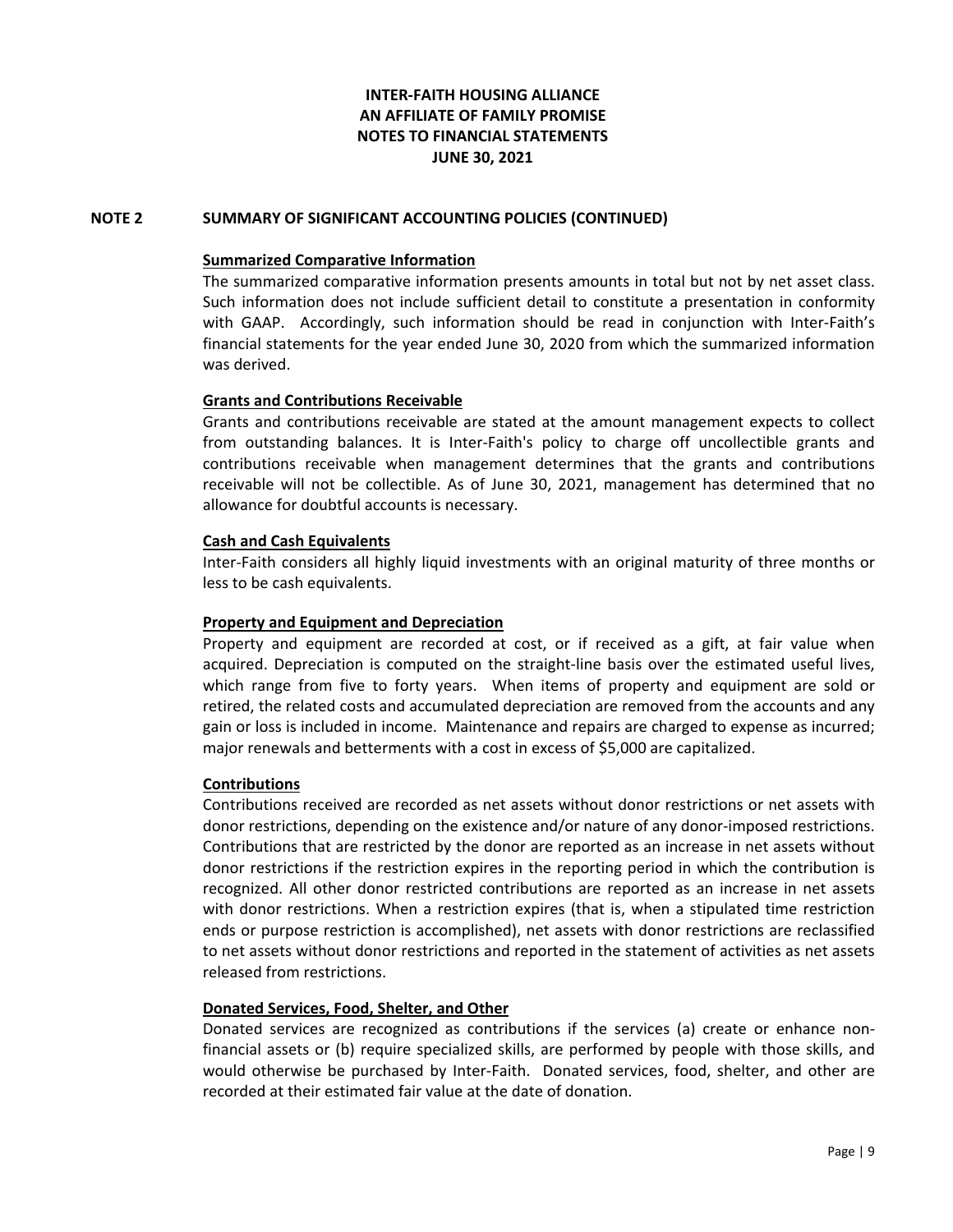### **NOTE 2 SUMMARY OF SIGNIFICANT ACCOUNTING POLICIES (CONTINUED)**

### **Functional Allocation of Expenses**

The statement of functional expenses reports certain categories of expenses that are attributable to Inter‐Faith's program or supporting function. Therefore, these expenses require allocation on a reasonable basis that is consistently applied. The expenses that are allocated include payroll, payroll taxes, and benefits which are allocated on the basis of time and effort as well as janitorial, trash, and utilities which are allocated based on square footage. Directly identifiable expenses, such as repairs and maintenance, professional development, and travel are charged to program and supporting services based upon invoices received. Management and general expenses include those expenses that are not directly identifiable with any other specific function and provide for the overall support and direction of Inter‐Faith.

### **Income Taxes**

Inter-Faith is a nonprofit organization exempt from income tax under Section 501(c)(3) of the Internal Revenue Code and classified by the Internal Revenue Service as other than a private foundation. Accordingly, there is no provision for income taxes in the accompanying financial statements. Inter‐Faith follows the accounting guidance for uncertain tax positions. Inter‐Faith believes that it has appropriate support for any tax position taken and as such, does not have any uncertain tax positions that are material to the financial statements.

### **Impairment**

 Inter‐Faith reviews its investment in rental property for impairment whenever events or changes in circumstances indicate that the carrying value of such property may not be recoverable. For assets held and used, if management's estimate of the aggregate future cash flows to be generated by the property, undiscounted and without interest charges, by the rental property and any estimated proceeds from the eventual disposition of the real estate are less than their carrying amounts, an impairment loss has occurred. The amount of the impairment loss is equal to the excess of the asset's carrying value over its estimated fair value. The determination of undiscounted cash flows requires significant estimates by management. Subsequent changes in estimated cash flows could impact the determination of whether impairment exists. The building known as Hope Gardens has been written down to zero net book value in accordance with this policy.

### **Rental income**

 Rental income is recognized as revenue in month in which it relates. Rental income received in advance is recorded as deferred revenue. Any unpaid rent is from the previous month is recorded as accounts receivable.

### **Reclassification**

 Certain 2020 amounts have been reclassified to conform with the 2021 financial statement presentation.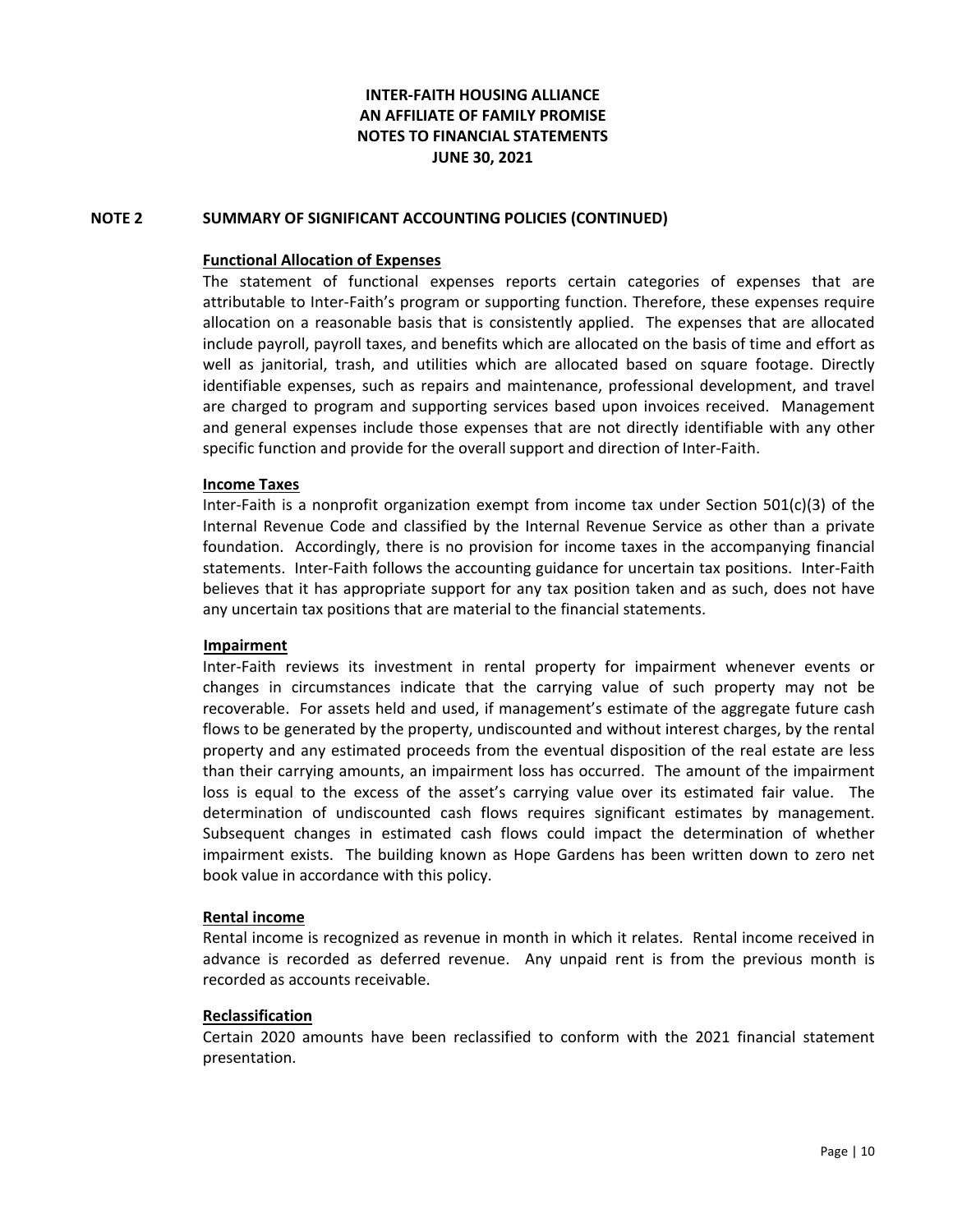### **NOTE 2 SUMMARY OF SIGNIFICANT ACCOUNTING POLICIES (CONTINUED)**

### **Recent Accounting Pronouncements Not Yet Adopted** *Leases*

In February 2016, the FASB issued ASU 2016‐02 "Leases (Topic 842)." The primary objective of the standard is to increase transparency and comparability among organizations by requiring lessees to recognize lease assets and lease liabilities on the statement of financial position and disclosing key information about leasing arrangements. The new standard clarifies the definition of a lease and causes lessees to recognize leases on the statement of financial position as a lease liability with a corresponding right‐of‐use asset. The standard is effective for fiscal years beginning after December 15, 2021. Early adoption is permitted. Inter‐Faith is currently evaluating the standard and its impact on the financial statements.

## **NOTE 3 CONCENTRATIONS OF CREDIT RISK**

Financial instruments that potentially subject Inter‐Faith to concentrations of credit risk consist principally of cash, cash equivalents, and investments. Inter‐Faith maintains its cash and cash equivalents in bank accounts that, at times, may exceed federally insured limits. The amount of uninsured cash as of June 30, 2021 was \$201,046. Inter‐Faith's cash and cash equivalents have been placed with high credit quality financial institutions. Inter-Faith has not experienced, nor does it anticipate, any losses with respect to these accounts.

### **NOTE 4 PROPERTY AND EQUIPMENT**

 Property and equipment consist of the following at June 30, 2021:

| Land and building                 | 295,080   |
|-----------------------------------|-----------|
| <b>Building improvements</b>      | 215,451   |
| Vehicle                           | 44,306    |
|                                   | 554,837   |
| Less: accumulated depreciation    | (84, 235) |
| Total Property and Equipment, net | 470.602   |

### **NOTE 5 LIQUIDITY AND AVAILABILITY**

The following represents Inter‐Faith's financial assets at June 30, 2021:

| Financial assets, at year-end       |         |
|-------------------------------------|---------|
| Cash and cash equivalents           | 777.539 |
| Grants and contributions receivable | 86,501  |
| Total financial assets              | 864.040 |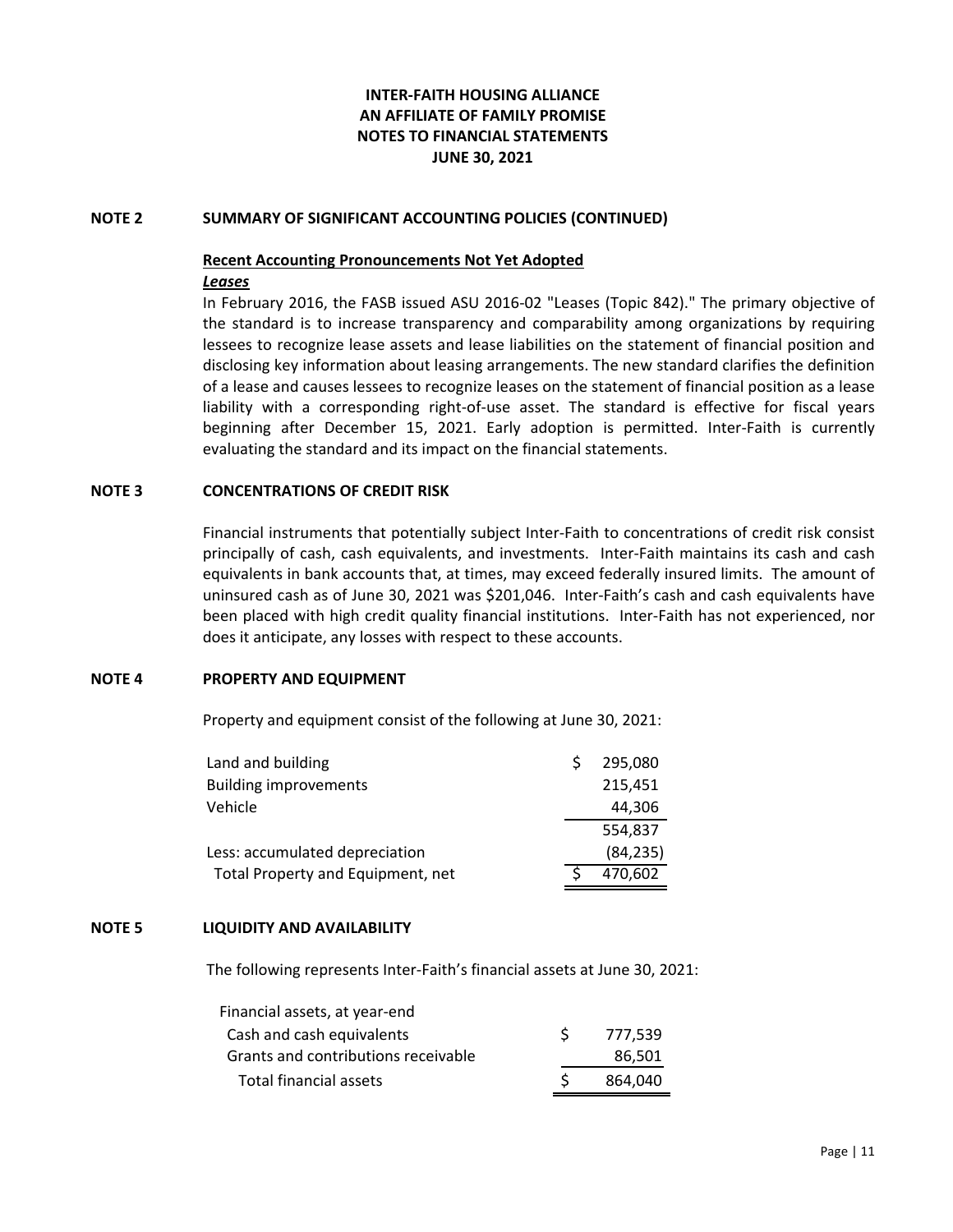### **NOTE 5 LIQUIDITY AND AVAILABILITY (CONTINUED)**

Inter-Faith regularly monitors liquidity required to meet its operating needs and other contractual commitments, while striving to maximize the investment of its available funds. Inter‐Faith typically maintains its financial assets in cash with a goal of having funds available when needed.

#### **NOTE 6 LINE OF CREDIT**

Inter‐Faith has available an unsecured line of credit in the amount of \$50,000 which bears interest at the prime rate. There was not outstanding balance at June 30, 2021. This line of credit expires on August 15, 2029.

#### **NOTE 7 LOAN FORGIVENESS**

Inter-Faith was granted a \$53,400 loan under the Paycheck Protection Program ("PPP") administered by a Small Business Administration ("SBA") approved partner. The loan was uncollateralized and was fully guaranteed by the Federal government. Inter‐Faith initially recorded this as a loan payable and subsequently recorded loan forgiveness when the obligation was legally released. Inter‐Faith has recognized loan forgiveness of \$53,400 for the year ended June 30, 2021.

#### **NOTE 8 LOAN PAYABLE**

Loan in the amount of \$30,000 from the Valentine Foundation to provide unsecured funding for renovations at Hope Forest. The loan bears interest at 2% with principal and interest to be paid at \$581 per month.

 $$ 1,755$ 

### **NOTE 9 PROGRAM SERVICES**

 Program services expenses have been summarized in the statement of activities and statement of functional expenses as of June 30, 2021. The detail is as follows:

| Network           | 186,687     |
|-------------------|-------------|
| Food pantry       | 582,022     |
| Housing programs  | 230,613     |
| Community support | 98,834      |
|                   | \$1,098,156 |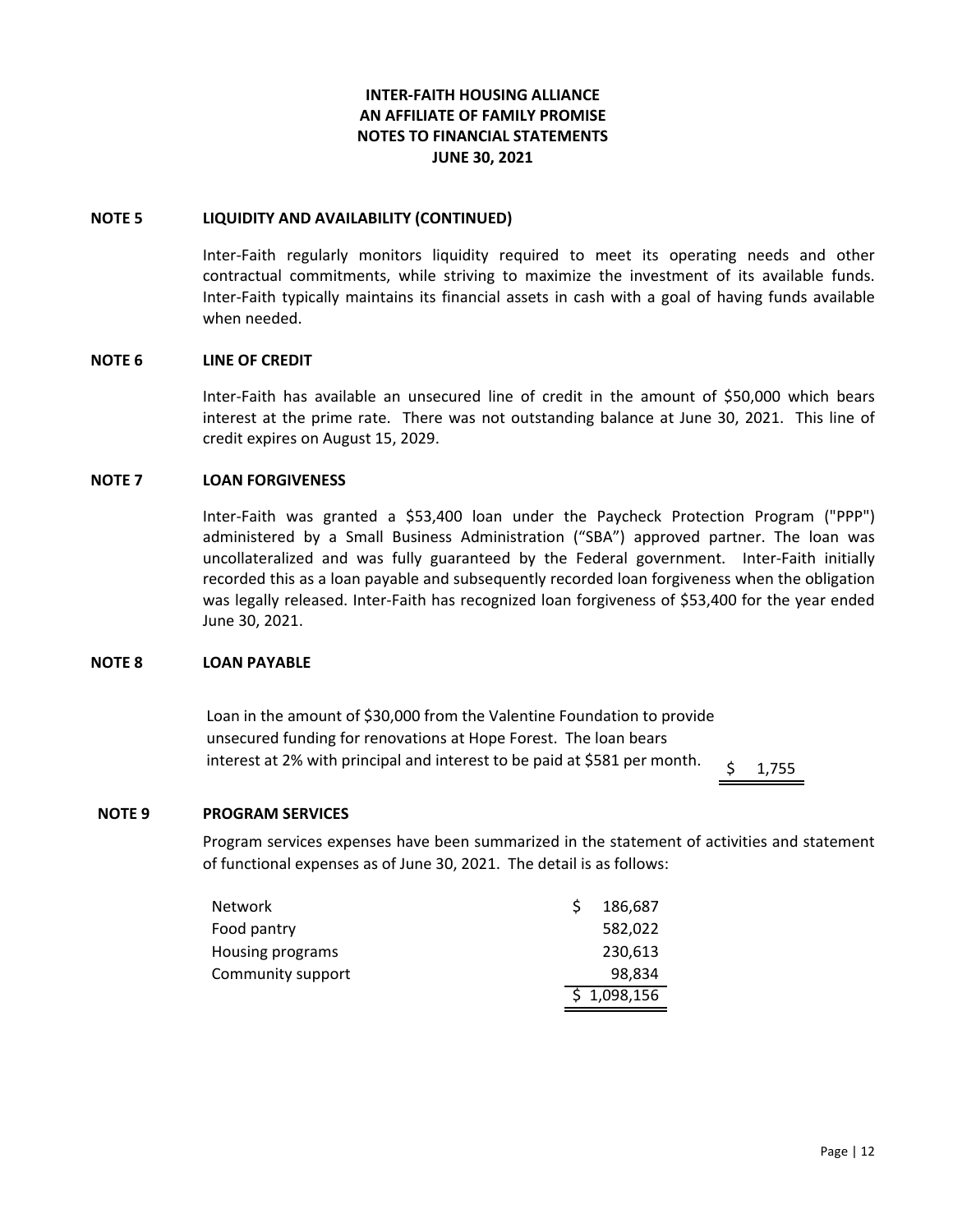### **NOTE 10 DONATED SERVICES, FOOD, SHELTER, AND OTHER**

Inter‐Faith has recognized the following donated services, food, shelter, and other in‐kind as of June 30, 2021:

| Food and meals               | \$<br>313,523 |
|------------------------------|---------------|
| Clothing and household items | 50,057        |
| Shelter space                | 60,900        |
| Other                        | 6,640         |
| Food cupboard space          | 33,360        |
|                              | 464,480       |
| Prepaid food and meals       | 4,155         |
| Investments                  | 4,738         |
|                              | 473,373       |

### **NOTE 11 NET ASSETS**

Net assets with donor restrictions as of June 30, 2021 consist of the following:

| Specific Purpose:           |         |
|-----------------------------|---------|
| Family support              | 4.441   |
| <b>Building renovations</b> | 141,871 |
| Rental assistance           | 598     |
|                             | 146,910 |
|                             |         |

Net assets released from donor restrictions were as follows for the year ended June 30, 2021:

| Family support              | S | 22,002  |
|-----------------------------|---|---------|
| <b>Building maintenance</b> |   | 8,068   |
| Listen 4 good               |   | 1,139   |
| Rental assistance           |   | 60,402  |
| Food                        |   | 2,070   |
| <b>Building renovations</b> |   | 51,648  |
|                             |   | 145,329 |

## **NOTE 12 BOARD DESIGNATED FUNDS**

In June 2020, the Board approved the establishment of two Board designated funds. The Purpose is to segregate \$240,075 for a building preservation fund and \$60,032 for a program growth fund. Annually Inter‐Faith's board will determine the amount of unrestricted funds to designate to each fund.